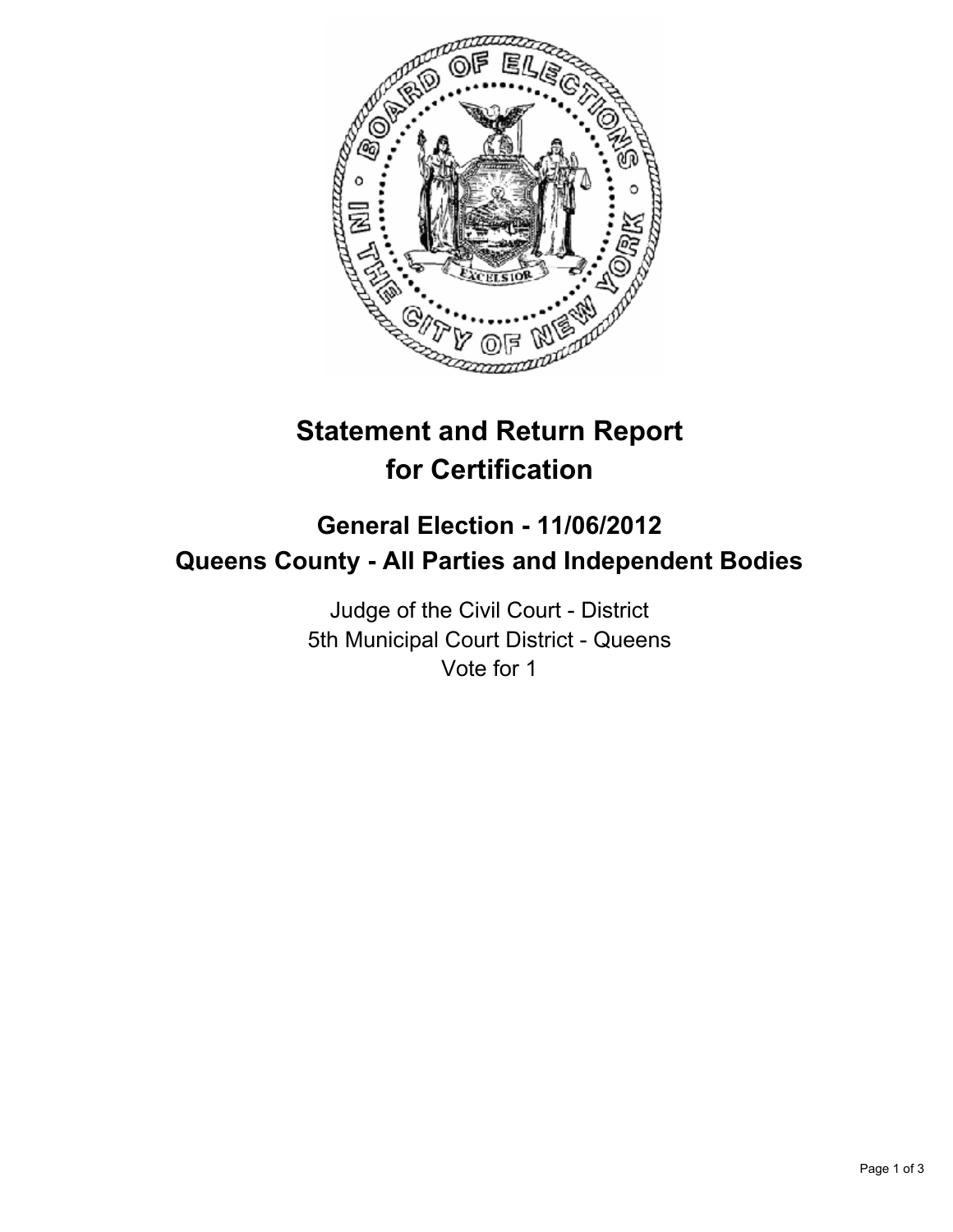

#### **Assembly District 23**

| <b>PUBLIC COUNTER</b>                                    | 9,396  |
|----------------------------------------------------------|--------|
| <b>EMERGENCY</b>                                         | 0      |
| ABSENTEE/MILITARY                                        | 952    |
| <b>FEDERAL</b>                                           | 366    |
| SPECIAL PRESIDENTIAL                                     | 0      |
| <b>AFFIDAVIT</b>                                         | 6,922  |
| <b>Total Ballots</b>                                     | 17,636 |
| Less - Inapplicable Federal/Special Presidential Ballots | (366)  |
| <b>Total Applicable Ballots</b>                          | 17,270 |
| LARRY L. LOVE (DEMOCRATIC)                               | 6,053  |
| LARRY L. LOVE (REPUBLICAN)                               | 2,320  |
| LARRY L. LOVE (CONSERVATIVE)                             | 605    |
| LARRY L. LOVE (INDEPENDENCE)                             | 181    |
| <b>BOB DOBBS (WRITE-IN)</b>                              | 1      |
| <b>BORVCH PEHZER (WRITE-IN)</b>                          | 1      |
| JECHIEL PERR (WRITE-IN)                                  | 1      |
| LAURA RAYLES (WRITE-IN)                                  | 1      |
| MARTIN RITHOLTZ (WRITE-IN)                               | 1      |
| MICHAEL MATTES (WRITE-IN)                                | 1      |
| RON PAUL (WRITE-IN)                                      | 1      |
| RUDY GULIANI (WRITE-IN)                                  | 1      |
| THOMAS RYAN (WRITE-IN)                                   | 1      |
| UNATTRIBUTABLE WRITE-IN (WRITE-IN)                       | 5      |
| <b>Total Votes</b>                                       | 9,173  |
| Unrecorded                                               | 8,097  |

### **Assembly District 31**

| PUBLIC COUNTER                                           | 4.458             |
|----------------------------------------------------------|-------------------|
| <b>EMERGENCY</b>                                         | 0                 |
| ABSENTEE/MILITARY                                        | 273               |
| <b>FEDERAL</b>                                           | 44                |
| SPECIAL PRESIDENTIAL                                     | 0                 |
| <b>AFFIDAVIT</b>                                         | 5,243             |
| <b>Total Ballots</b>                                     | 10,018            |
| Less - Inapplicable Federal/Special Presidential Ballots | (44)              |
| <b>Total Applicable Ballots</b>                          | 9,974             |
| LARRY L. LOVE (DEMOCRATIC)                               | 5,320             |
| LARRY L. LOVE (REPUBLICAN)                               | 94                |
| LARRY L. LOVE (CONSERVATIVE)                             | $12 \overline{ }$ |
| LARRY L. LOVE (INDEPENDENCE)                             | 21                |
| FRANK MATZEN (WRITE-IN)                                  | 1                 |
| UNATTRIBUTABLE WRITE-IN (WRITE-IN)                       | 1                 |
| <b>Total Votes</b>                                       | 5,449             |
| Unrecorded                                               | 4,525             |